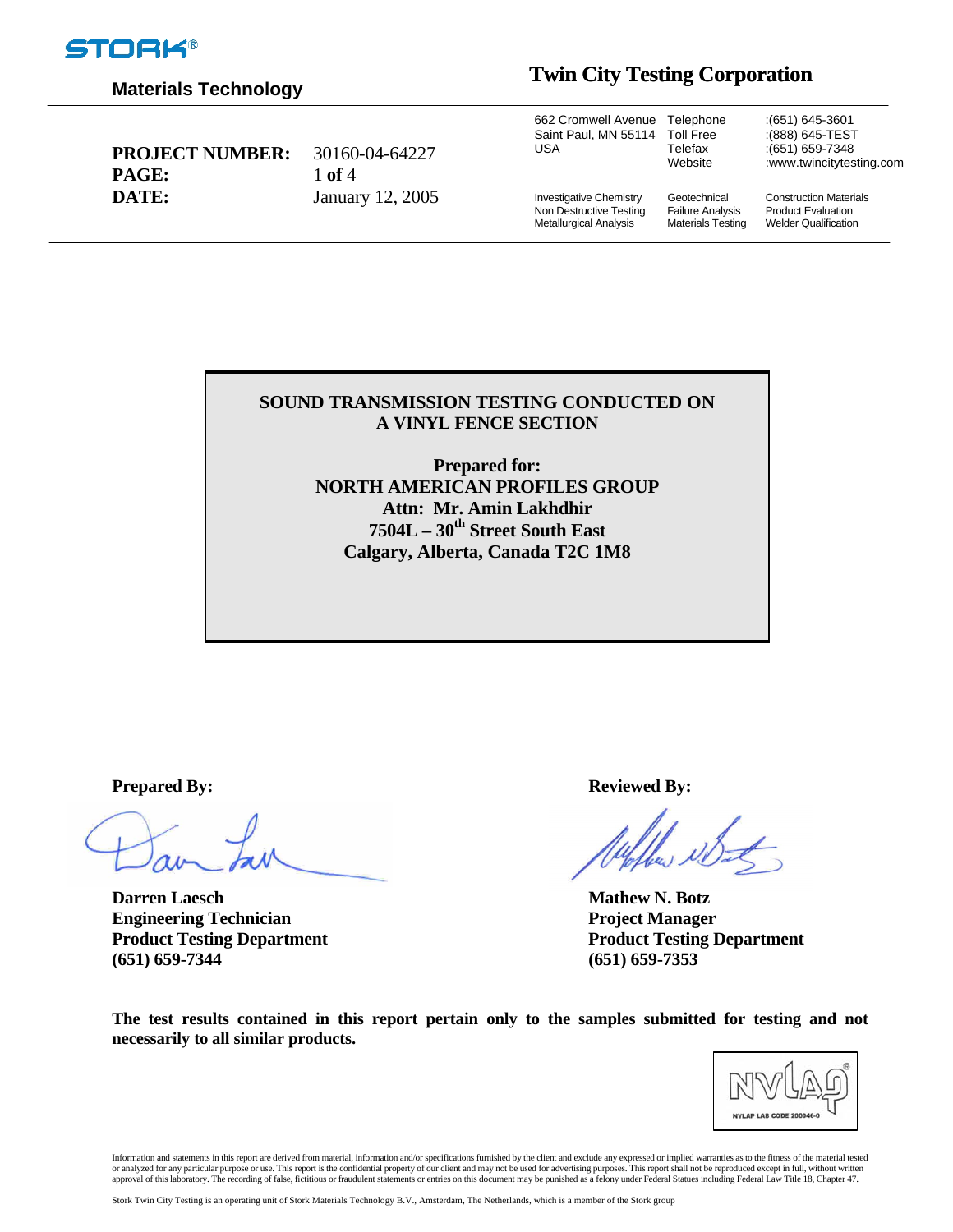

## **Materials Technology** *Twin City Testing Corporation*

**PROJECT NUMBER:** 30160-04-64227 **PAGE:** 2 **of** 4

 **DATE:** January 12, 2005

### **Sound Transmission Class Testing (ASTM E90-04)**

### **INTRODUCTION:**

This report presents the results of sound transmission testing conducted on a Vinyl Fence section. The sample was submitted by Mr. Amin Lakhdhir of North American Profiles Group. This work was completed on January 12, 2005.

This report must not be reproduced except in full with the approval of Stork / Twin City Testing Corporation. The data in this report relates only to the items tested.

Stork / Twin City Testing Corporation has been accredited by the U.S. Department of Commerce and the National Institute of Standards and Technology (NIST, formerly NBS) under their National Voluntary Laboratory Accreditation Program (NVLAP) for conducting ASTM E90 test procedure. This report may not be used to claim product endorsement by NVLAP, NIST or any agency of the U.S. Government.

### **TEST RESULTS SUMMARY:**

The Vinyl Fence Section achieved an **STC of 22** with 28 deficiencies and an OITC (Outdoor/Indoor Transmission Class) value of 19.

### **SPECIMEN DESCRIPTION:** (Also see "Test Results")

The specimen was described as being a Vinyl Fence section. The fence measured 102" x 74" x 1" and weighed 71 lbs. The fence contained two end posts, upper rail, lower rail and 8 interior panels. The interior panels were tongue & groove interlocking members. The fence assembly was mounted in the test wall with the perimeter sealed.





Information and statements in this report are derived from material, information and/or specifications furnished by the client and exclude any expressed or implied warranties as to the fitness of the material tested<br>or ana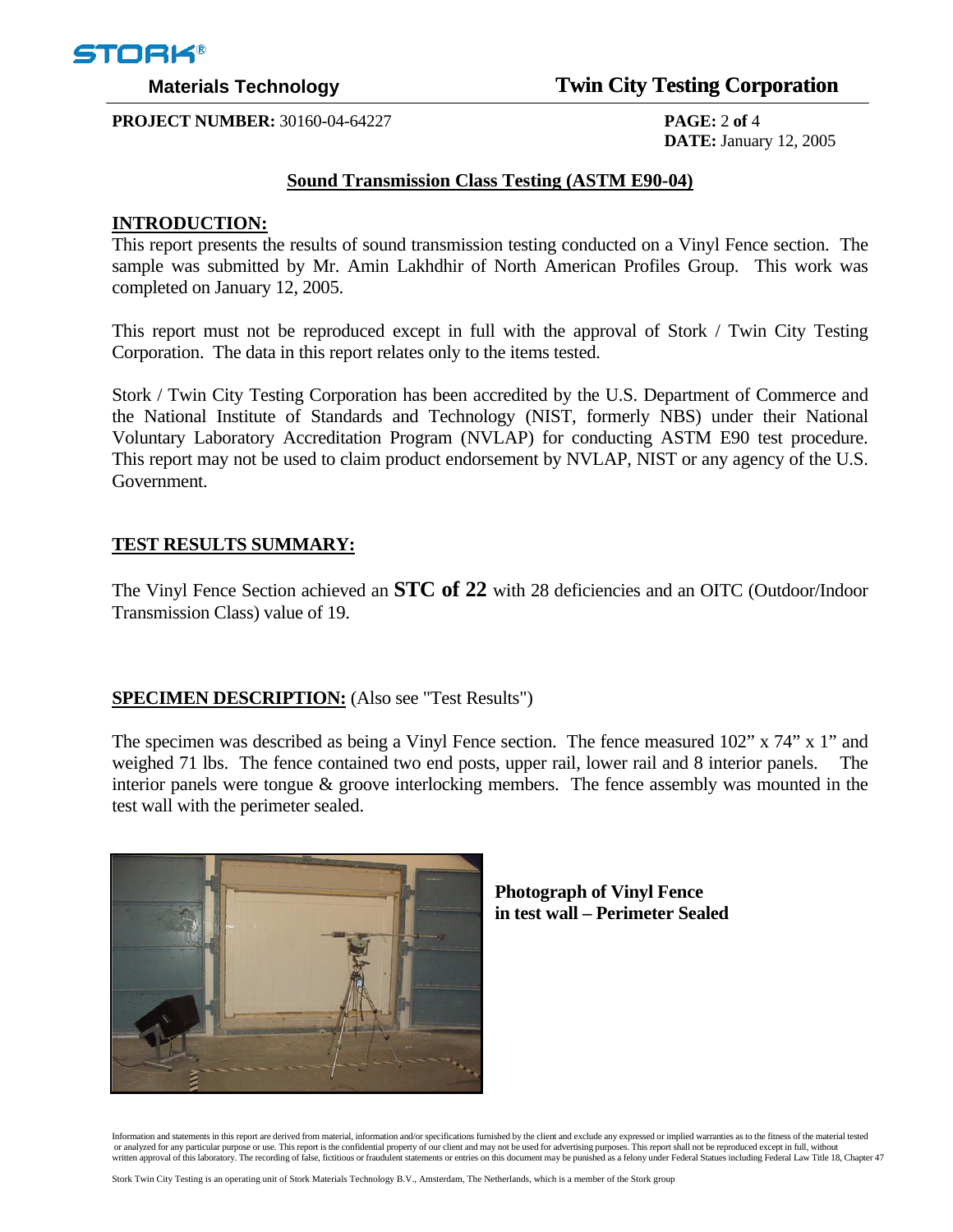

**PROJECT NUMBER:** 30160-04-64227 **PAGE:** 3 **of** 4

# **Materials Technology Twin City Testing Corporation**

 **DATE:** January 12, 2005

### **TEST PROCEDURE:**

## **Sound Transmission Test**

ASTM:E90(04), "Laboratory Measurement of Airborne Sound Transmission of Building Partitions," was followed in every respect. The STC value was obtained by applying the Transmission Loss (TL) values to the STC reference contour of ASTM: E413(04), "Determination of Sound Transmission Class." The actual transmission loss at each frequency was calculated by the following equations:

 $TL = NR + 10 log S - 10 log A<sub>2</sub>$ 

where:  $TL = Transmission Loss (dB)$ 

 $NR = Noise Reduction (dB)$ 

 $S =$  Surface area common to both sides (sq. ft.)

 $A_2$  = Sound absorption of the receiving room with the sample in place (sabins)

## **OITC Procedure**

ASTM:E1332(03), "Determination of Outdoor-Indoor Transmission Class", was followed in every respect. Basically, the OITC was calculated by using the sound transmission loss values in the 80 to 4000 Hz range as measured in accordance with ASTM E-90(04). These transmission loss data are then used to determine the A-weighted sound level reduction of the specimen for the reference source spectrum specified in Table 1 of ASTM E1332(03). The appropriate calculations were made to determine the OITC value. The source room has a volume of  $2948\text{-}ft^3$  (83-m<sup>3</sup>) and the termination room has a volume of  $5825-ft^3$  (165-m<sup>3</sup>).

The temperatures and relative humidity of the termination room met the requirements of the standard during and after the test. All frequencies met the requirements for 95% confidence established by the standard.

## **TEST EQUIPMENT:**

| Manufacturer           | Model        | Description                          | S/N     |
|------------------------|--------------|--------------------------------------|---------|
| Norwegian Electronics  | <b>NE830</b> | <b>Real Time Analyzer</b>            | 11511   |
| Brüel & Kjær           | 3923         | <b>Rotating Microphone Boom</b>      | 815424  |
| Norsonic (Source Rm)   | 1230         | Pressure Condenser Microphone        | 26361   |
| Brüel & Kjær (Term Rm) | 4192         | <b>Pressure Condenser Microphone</b> | 2360314 |

## **REMARKS:**

The test sample will be retained for a period of 30-days and then discarded unless notified by the client.

F:\MM\MMFILES\MNB\04-Files\64227-NAPG.doc

Information and statements in this report are derived from material, information and/or specifications furnished by the client and exclude any expressed or implied warranties as to the fitness of the material tested or analyzed for any particular purpose or use. This report is the confidential property of our client and may not be used for advertising purposes. This report shall not be reproduced except in full, without written approv